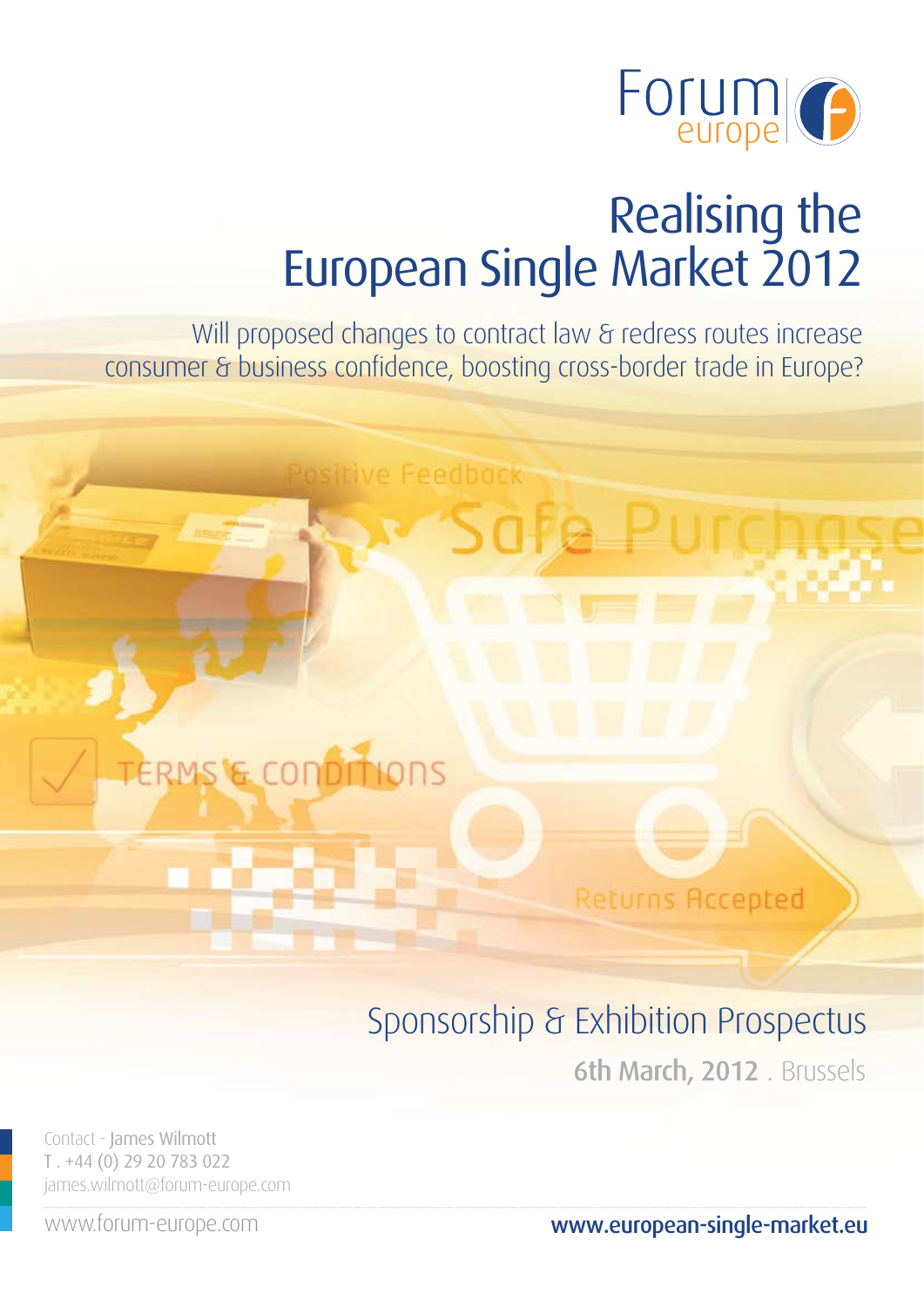6th March, 2012 . Brussels

# Contents Page

- **P 3** Sponsorship Packages
- **P 4** Sponsored Catering Packages
- **P 5** Sponsorship Reservation Form
- **P 6** Exhibit at Realising the European Single Market 2012
- **P 7** Exhibition Space Reservation Form

PLEASE NOTE: The list of packages described in this brochure are by no means exhaustive and are meant only as a quide to the possible sponsorship and brand building opportunities that are available at this event.

If you have any specific requirements that you feel are not covered by the packages available, then please do not hesitate to get in touch. We are always available to help you identify the options that suit your budget while maximising your value and visibility at the conference, and if necessary, our marketing team can work with you to create innovative sponsorship packages tailored to the exact needs of you and your organisation.

Contact - James Wilmott T . +44 (0)2920 783 022 james.wilmott@forum-europe.com



www.forum-europe.com www.european-single-market.eu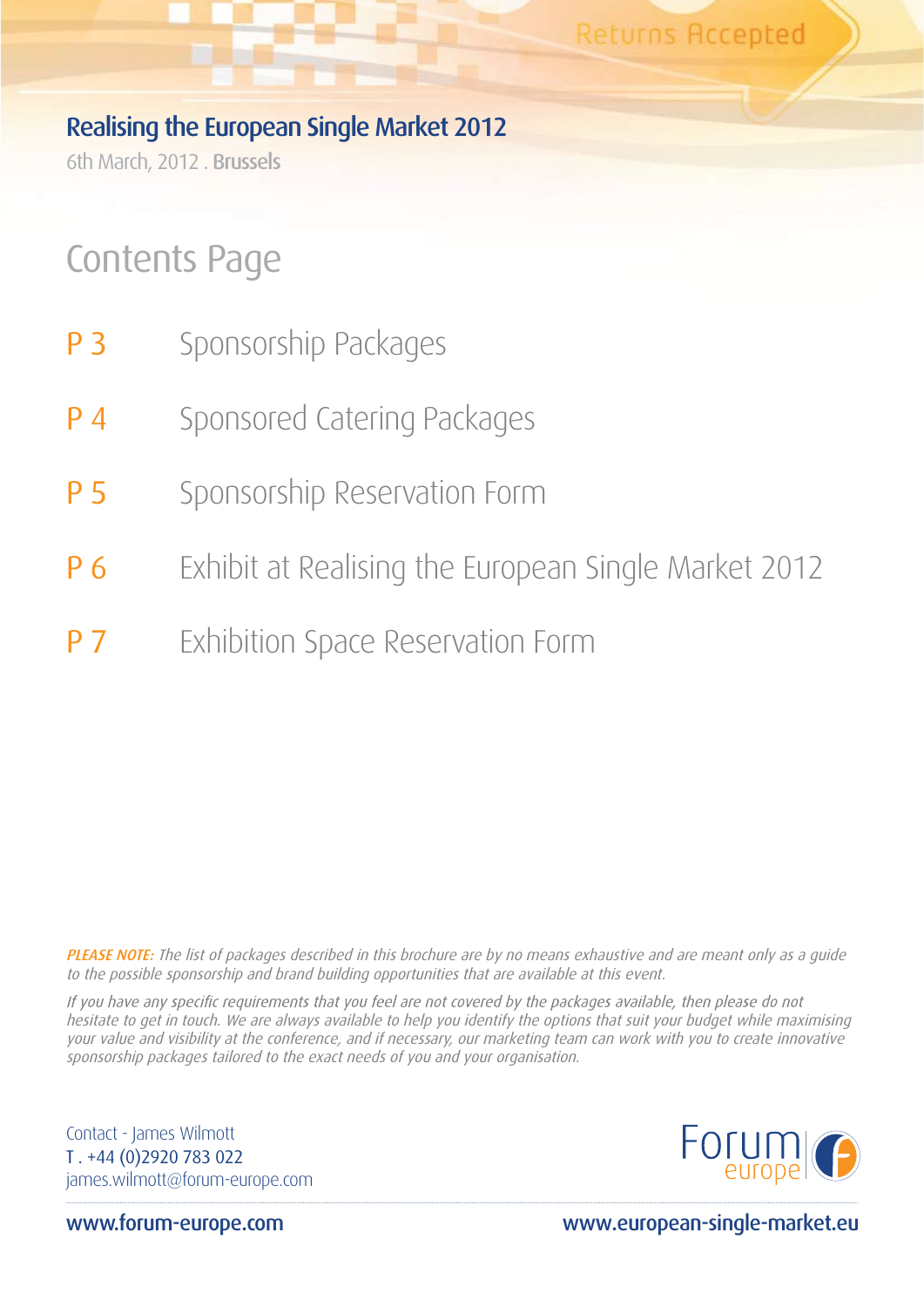6th March, 2012 . Brussels

# Sponsorship Packages

## Platinum Package: €7,500

Becoming the Platinum sponsor for the conference will provide your company with optimal exposure on all marketing material and banners, as well as access to a number of additional benefits that are unique to this package. This package is limited to a maximum of three sponsor organisations, meaning that becoming a platinum sponsor guarantees top level branding throughout.

- Exclusive speaking position for company representative
- Full page advert in conference programme
- 5 complimentary delegate places
- Priority branding on main stage
- Prime location allocated for exhibition space
- Inclusion of company materials in delegate bags
- Recognition as Platinum sponsor in marketing materials and press releases
- Corporate identity on conference website with link to company website
- Recognition as Platinum sponsor in Forum Europe newsletters

### Gold Package: €5,500

- Half page advert in conference programme
- 3 complimentary delegate places
- Branding on main stage
- Exhibition space in semi-prime location
- Inclusion of company materials in delegate bags
- Recognition as Gold sponsor in marketing materials and press releases
- Corporate identity on conference website with link to company website
- Recognition as Gold sponsor in Forum Europe newsletters

## Silver Package: €3,750

- Quarter page advert in conference programme
- 1 complimentary delegate place
- Some branding on main stage
- Exhibition space
- Inclusion of company materials in delegate bags
- Recognition as Silver sponsor in marketing materials and press releases
- Company logo on conference website with link to company website
- Recognition as Silver sponsor in Forum Europe newsletters

Contact - James Wilmott T . +44 (0)2920 783 022 james.wilmott@forum-europe.com

www.forum-europe.com

# Forum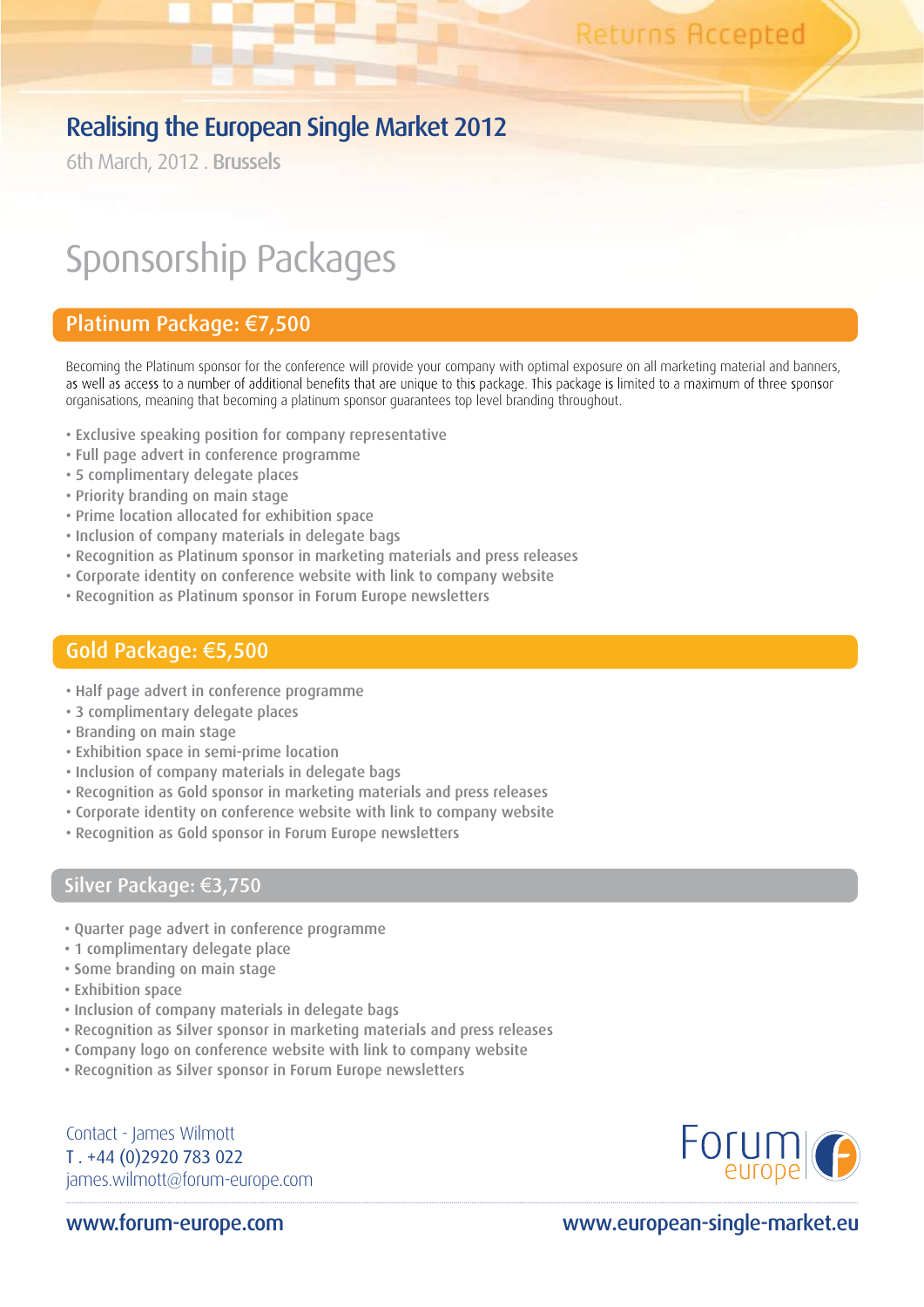6th March, 2012 . Brussels

# Catering Packages

## Exclusive Sponsorship of VIP & Speaker Dinner €5,000

- Opportunity to introduce and lead dinner-debate
- Three-course dinner for speakers and high-level invited guests
- Three seats at dinner reserved for your representatives or guests
- Corporate identity displayed in dining area during dinner
- Corporate identity included on menu cards
- Full page colour advert in programme
- 3 complimentary delegate places

### Exclusive Sponsorship of Lunch: €2,000

- Corporate identity displayed in dining area during lunch
- Corporate identity included on menu cards
- Opportunity to give luncheon address (though not compulsory)
- Full page colour advert in programme
- 1 complimentary delegate place

### Exclusive Sponsorship of Cocktail Reception: €3,000

- Exclusive corporate identity displayed on banners at reception venue
- Corporate identity included on invitations and menu cards
- Opportunity to give welcome address (though not compulsory)
- Full page colour advert in programme
- 1 complimentary delegate place
- 5 complimentary places to attend the cocktail reception (not conference)

- Corporate identity displayed in the refreshment area during coffee breaks
- Opportunity to include branded items such as napkins, chocolates or biscuits for instance (to be provided by sponsor and subject to venue terms and conditions)
- Full page colour advert in programme
- 1 complimentary delegate place

In addition to the above benefits, all catering sponsors will also be included in the sponsor section of the event programme.

Contact - James Wilmott T . +44 (0)2920 783 022 james.wilmott@forum-europe.com



www.forum-europe.com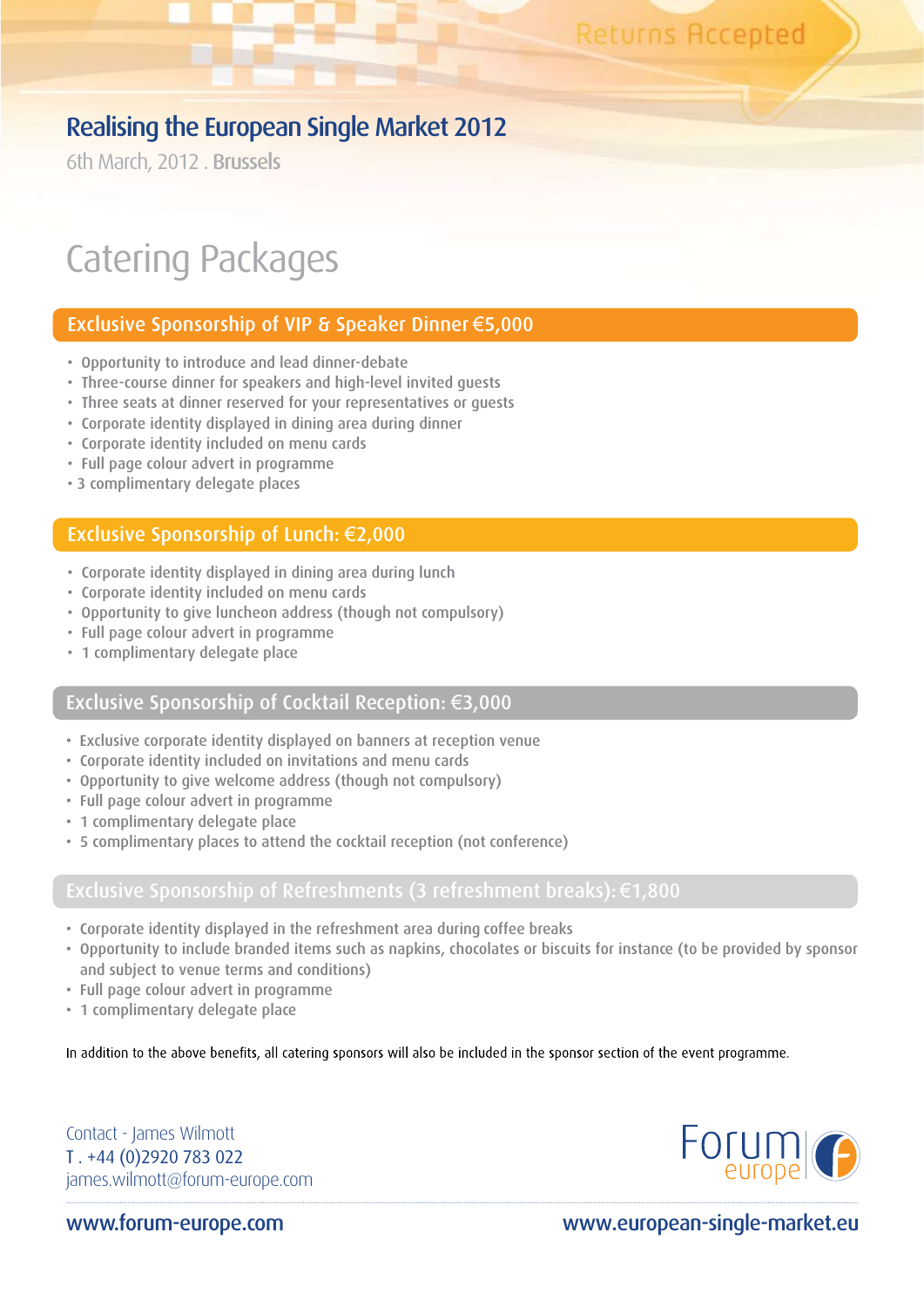6th March, 2012 . Brussels

# Sponsorship Reservation Form

| I am interested in becoming the (please tick box):                        |
|---------------------------------------------------------------------------|
| Platinum Sponsor<br>Gold Sponsor<br>Silver Sponsor                        |
| I am interested in the following Catering Packages (please tick box):     |
| Refreshments<br>Cocktail Reception<br>VIP & Speaker Dinner<br>Lunch       |
| I am interested in the following Product Opportunities (please tick box): |
| Sponsored Lanyards<br>Data Sticks<br>Conference Pens & Pads               |
| Conference Badges<br>Insert in Delegate Packs<br>Conference Proceedings   |
| 6th March, 2012. Brussels                                                 |
| Company:                                                                  |
| Address:                                                                  |
|                                                                           |
|                                                                           |
| Name of contact:                                                          |
| Contact<br>Contact<br>Tel. Number:<br>Email:                              |
| Signature:<br>Date:                                                       |

**Please Faxback to +44 (0) 2920 020 432**

Please contact James Wilmott to discuss all opportunities listed in this brochure. Tel: +44 (0) 2920 783 022 . Fax: +44 (0) 2920 020 432 . Email: james.wilmott@forum-europe.com Forum Europe, 2 - 4 Second Floor, High Street Arcade Chambers, Cardiff, CF10 1BE. UK

Contact - James Wilmott T . +44 (0)2920 783 022 james.wilmott@forum-europe.com



www.forum-europe.com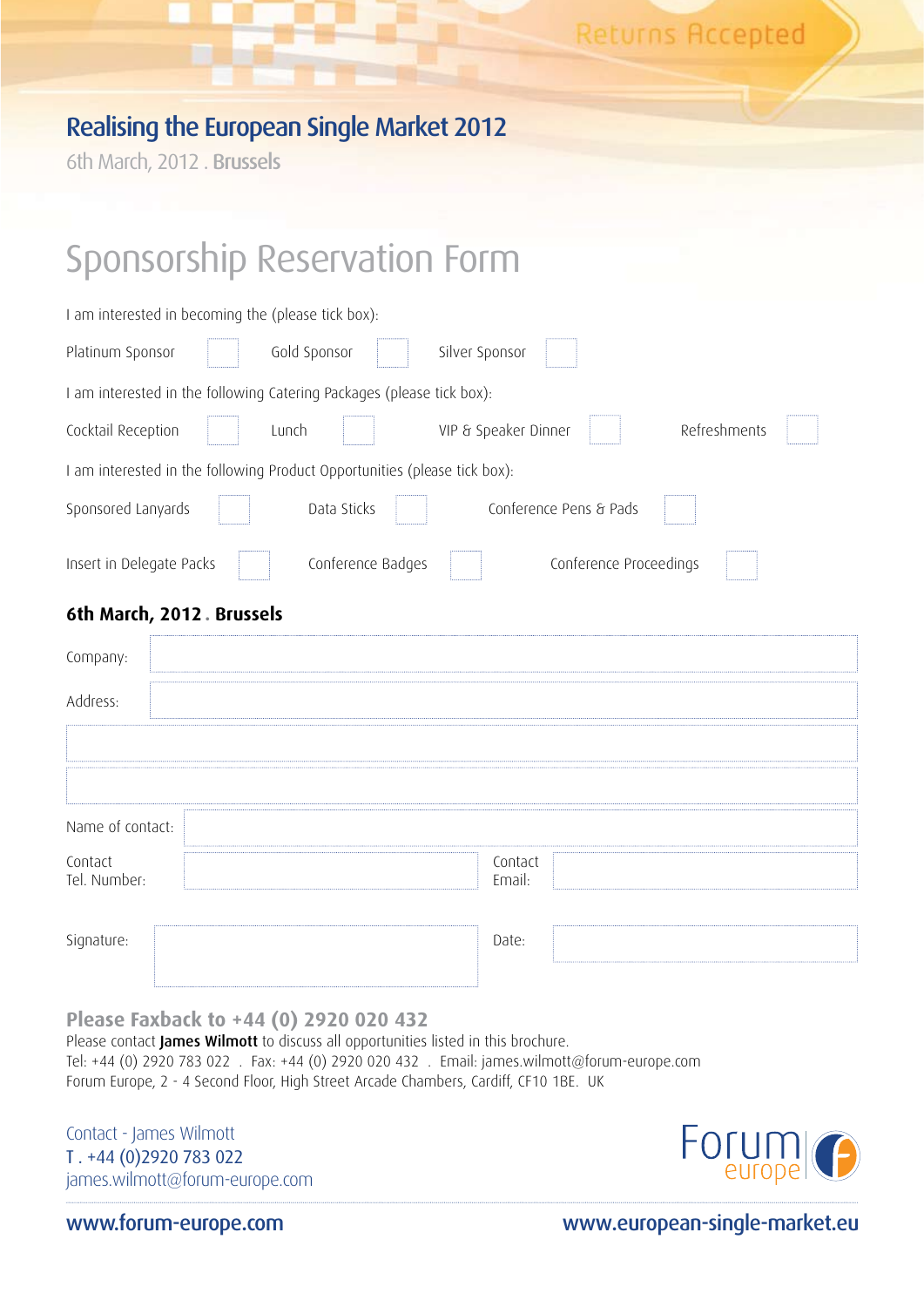6th March, 2012 . Brussels

# Exhibit at Realising the European Single Market 2012

## Stand Size: 2.5m x 3m / Cost: €1500 + VAT per stand



Be recognised as an important sector leader with an exclusive exhibition space during Realising the European Single Market 2012.

### **This 1 day conference will offer exhibiting organisations the opportunity to:**

- Showcase, promote, and introduce products, technology and services to industry, legislators and media
- Increase industry exposure
- Discover new business opportunities
- Attract new clients and touch base with existing clients
- Form strategic alliances with other companies

Stands are prominently situated in the foyer area outside the conference room. All delegates will pass through this area on approach to the conference room. This area is also used to serve teas, coffee and refreshments. This ensures that delegates will be directly exposed to your company and will have the opportunity to explore your exhibitor display whilst enjoying drinks and snacks during the three separate refreshment breaks scheduled for the day.

### **As part of the exhibitor's package, you will receive:**

- A unique exhibition space of 2.5m x 3m, including a display table
- Admittance to the exhibition area for one representative to act as a host/hostess on the stand
- A 25% discount off the standard conference fees for any organisation representatives who wish to attend the main event
- Listing of your company details in the Exhibitors Directory that is given to all delegates at the event, including a 50 word description of your organisation and the products and services that you offer
- Listing of your company details on the event website **(www.european-single-market.eu)** along with contact details and a link to your homepage
- A special discounted rate of €250 for a full page colour advert in the main conference delegate handout

In addition, you will also receive a copy of the main conference handout, including a delegate list and details of the presentations made at the conference.

### **Exhibition details:**

All stand areas are sized at  $2.5m \times 3m$  and the ceiling height in the room is  $3.5m$ . The exhibition will be of a table top nature, not enclosed by a shell scheme.

Exhibitors may bring their own display stands but these must not extend beyond the area that has been reserved. All spaces have a display table sized approximately  $1.8m \times 1m$  included in the price.

Exhibitors are invited to prepare their stand between 14.00 and 17.00 the day before the conference.

To reserve your exhibition space at the event, please complete the form on page 10 and fax it back to us on**+44 (0) 2920 020 432.** You will then be contacted to confirm your reservation.

Please note: Exhibition space will be allocated strictly on a first-come, first-served basis so please book early to avoid disappointment.

Contact - James Wilmott T . +44 (0)2920 783 022 james.wilmott@forum-europe.com



www.forum-europe.com